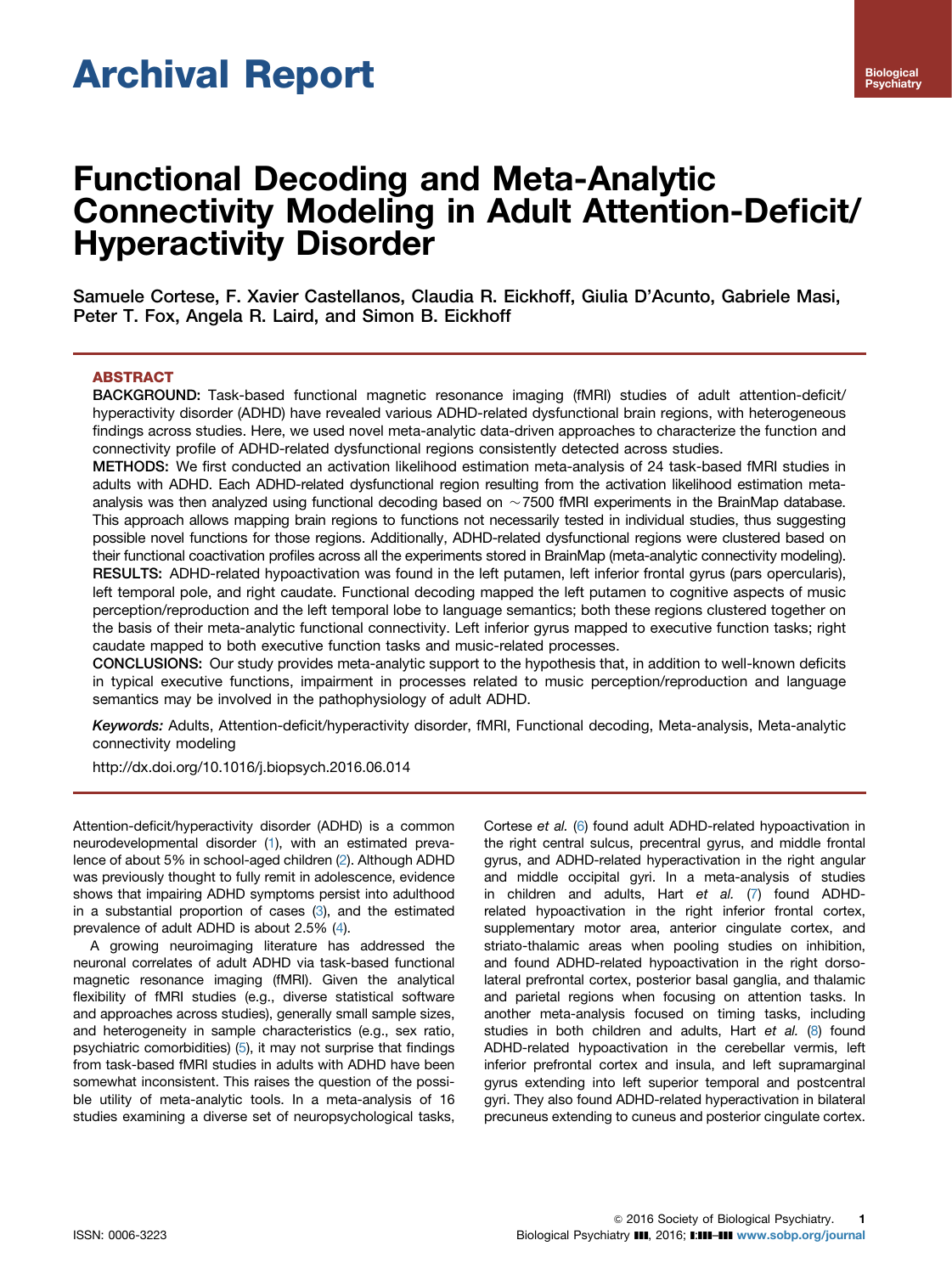McCarthy et al. [\(9\)](#page-6-0) meta-analyzed four studies in adults [\(10](#page-6-0)–13) using the go/no-go task and showed ADHD-related hypoactivation in the left medial frontal gyrus and right inferior parietal lobule, although these results should be considered with caution as those analyses were likely underpowered. Finally, Lei et al. [\(14](#page-6-0)) pooled seven studies of motor inhibition in adults and found ADHD-related hypoactivation in the right insula, right caudate, and right lentiform nucleus and significantly increased activation in the right inferior occipital gyrus, right precuneus, and right superior parietal lobule.

Given the number of studies published in the intervening 4 years, we first performed an updated meta-analysis of adult ADHD task-based fMRI studies. In addition, we aimed to address the reverse inference problem (i.e., inferring the engagement and aberration of specific mental processes from patterns of brain activations), which remains an issue when interpreting results of individual task-based fMRI studies as well as their meta-analyses [\(15\)](#page-6-0). For example, if a brain region is unselectively activated during many different tasks, activation in that region provides little information regarding specific mental process that may be disturbed in patients ([15](#page-6-0)). Strategies to potentially overcome this problem have been recently provided by large-scale databases of fMRI studies, such as BrainMap ([16](#page-6-0)) or Neurosynth [\(17](#page-6-0)). Emerging approaches leverage these databases to perform functional decoding of brain regions and infer their interaction patterns using meta-analytic connectivity modeling (MACM). Functional decoding is a data-driven approach that provides quantitative inference on the mental processes related to a specific brain region [\(18\)](#page-6-0) by investigating the association between activation in that region and mental processes across a large number of fMRI studies of healthy subjects stored in large databases. MACM ([19](#page-6-0)) is another data-driven method to assess the functional coactivation between a particular region of interest and all other voxels in the brain. Regions with similar coactivation profiles can then be identified through cluster analysis [\(20,](#page-6-0)[21](#page-7-0)).

Here, to gain insight into the pathophysiology of ADHD in adults, we 1) updated a meta-analysis [\(6](#page-6-0)) of task-based fMRI studies of adults with ADHD conducted in 2011; 2) functionally decoded the identified ADHD-related hypo- or hyperactivated regions; 3) characterized, using MACM, significant coactivation patterns of each ADHD-related hypo- or hyperactivated region resulting from the updated meta-analysis; and 4) clustered ADHD-related hypo- or hyperactivated regions, on the basis of their coactivation patterns, to identify possible dysfunctional subnetworks in adult ADHD.

Given the potential effects of comorbid psychiatric disorders and stimulant treatment on brain activation during fMRI tasks, we also sought to conduct subgroup analyses, taking into account the effect of comorbidity and stimulant treatment.

# METHODS AND MATERIALS

#### Search Strategy

Cortese et al. ([6](#page-6-0)) included 16 studies in adults, published up to June 30, 2011. We updated this meta-analysis (last search on March 15, 2015) using the same search strategy, as detailed in the [Supplement](#page-6-0).

#### Study Eligibility Criteria

Studies were retained if 1) they presented data on adults with ADHD; 2) ADHD diagnosis was made according to DSM (III, IV, IV-TR) or ICD (9 or 10); 3) a matched group of healthy subjects was included; 4) data were reported as three-dimensional coordinates in stereotactic space; and 5) between-group contrasts were included. Studies were excluded if 1) a neuroimaging method other than fMRI was used; 2) they were based on participants without a formal diagnosis of ADHD; 3) they assessed the effect of medication without reporting fMRI data at baseline or after washout; 4) they reported only within-group contrasts; 5) they reported only a priori region-of-interest analyses (as these violate the assumption that the likelihood of locating activated foci is equal at every voxel under the null hypothesis); or 6) they included adults with ADHD in partial remission, because these may represent a neurobiologically distinct entity.

#### Planned Meta-Analyses

As in previous studies [\(6](#page-6-0)[,22\)](#page-7-0), we first performed a metaanalysis of ADHD-related hypo- or hyperactivated regions, regardless of task type, to identify regions that are consistently dysfunctional across studies. We used activation likelihood estimation (ALE) ([23](#page-7-0)). We also explored the possibility of conducting subgroup meta-analyses focused on specific task types (e.g., inhibition or attention). Additionally, we aimed to conduct a subgroup analysis including only studies in which participants did not have comorbid psychiatric disorders. Finally, we planned a subgroup analysis including only studies with stimulant-naive participants. When exploring the feasibility of such subgroup meta-analyses, we considered that ALE meta-analyses are conceptually valid and statistically robust when at least 15 experiments (i.e., contrasts) are pooled ([24](#page-7-0)).

#### ALE Meta-Analytic Technique

First, coordinates reported in Talairach space were transformed to Montreal Neurological Institute coordinates using the icbm2tal (Lancaster) transformation [\(25](#page-7-0)). Afterward, ALE was used to identify areas showing a convergence of coordinates across experiments. We used random-effects inference. Taking the union across modeled activation maps yielded voxelwise ALE scores describing the convergence of results at each particular brain location. To distinguish true convergence between studies from random convergence (i.e., noise), ALE scores were compared to a null distribution [\(26\)](#page-7-0) reflecting random spatial association between experiments. The  $p$  value of these ALE scores is given by the proportion of equal or higher values obtained under the null hypothesis [\(26\)](#page-7-0). The ensuing  $p$  values for each meta-analysis were then thresholded using threshold-free cluster enhancement (TFCE, corrected of  $p < .05$ ). All analyses were run using in-house MATLAB (The MathWorks, Inc., Natick, MA) scripts implementing the ALE algorithm as described previously (27–[29\)](#page-7-0).

#### Functional Decoding

Studies stored in BrainMap are individually coded by a first investigator and cross-validated by a second investigator, yielding rigorous labeling. Studies are coded in terms of behavioral domain and paradigm class. Behavioral domains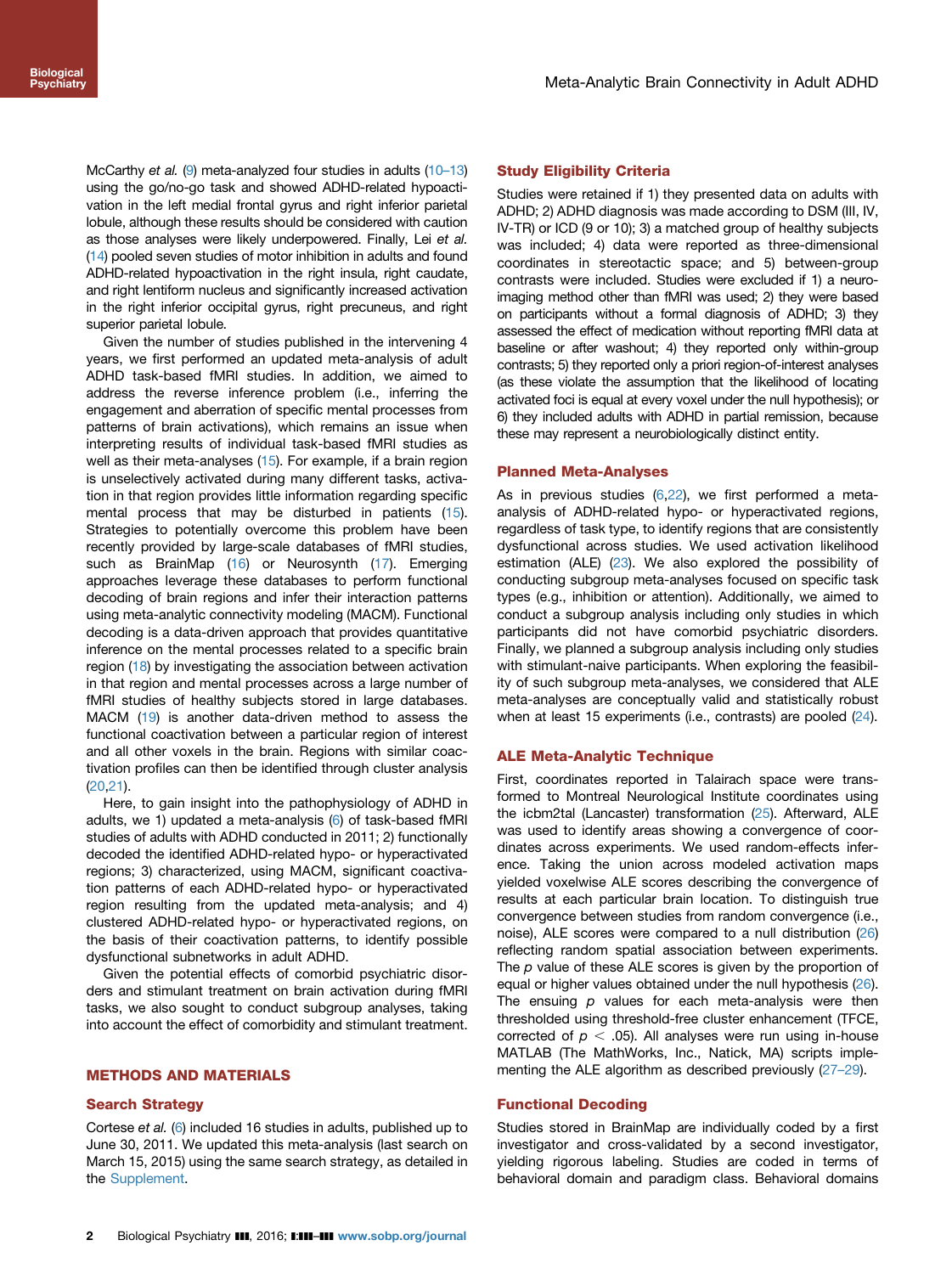[\(30\)](#page-7-0) include the main categories of cognition, action, perception, emotion, and interoception, as well as their related subcategories (e.g., memory is a subcategory of cognition; working memory is a subcategory of memory). Paradigm classes categorize the specific task employed, such as  $n$ -back (see <http://brainmap.org/scribe/> for the complete BrainMap taxonomy). We only considered studies from BrainMap reporting experiments (within-group contrasts between two experimental conditions) on healthy subjects, yielding approximately 7500 task-based experiments at time of analysis ([16](#page-6-0)). To avoid preselection bias, we considered all eligible BrainMap experiments regardless of their behavioral categories. We chose BrainMap as a reference rather than Neurosynth [\(17\)](#page-6-0), because the latter is based on automated text mining and as such has the drawback that different contrasts or experiments within a paper can usually not be separated. As shown ([31](#page-7-0)–33), when not directly reflecting functions that were specifically tested in individual studies included in the meta-analysis, data-driven functional decoding may generate new hypotheses (i.e., additional possible relevant functions of the identified regions). Nevertheless, these should not be considered as the exclusive functions of those particular regions. Further details on functional decoding methods are reported in the [Supplement](#page-6-0).

# MACM and Clustering

The functional coactivation of each ADHD-related hyper- or hypoactivated region resulting from the ALE meta-analysis was determined by MACM. This approach assesses which brain regions are coactivated above chance with a particular seed region (here, each significant brain region resulting from the ALE meta-analysis) across the pool of experiments in healthy subjects stored in BrainMap. Finally, we used multivariate clustering to delineate similarities and differences among the whole-brain coactivation patterns of meta-analytically derived regions. We applied multidimensional scaling with Sammon's nonlinear map-ping as the goodness-of-fit criterion [\(34](#page-7-0)). Further details are reported in the [Supplement.](#page-6-0)

#### RESULTS

#### Literature Search

We found 10 pertinent studies [\(13](#page-6-0)[,35](#page-7-0)–43) published after the search date of our prior meta-analysis [\(6\)](#page-6-0), increasing the sample size by 40% relative to our previous meta-analysis in adults. [Figure 1](#page-3-0) shows the PRISMA (Preferred Reporting Items for Systematic Reviews and Meta-Analysis) flow chart [\(44\)](#page-7-0) of the selected studies. Including the 16 previously included datasets  $(10-12,45-57)$  $(10-12,45-57)$  $(10-12,45-57)$  $(10-12,45-57)$  from Cortese et al.  $(6)$ , we retained a total of 26 datasets [\(10](#page-6-0)–13,35–[43,](#page-6-0)45–[57\)](#page-6-0) for qualitative synthesis and 24 datasets [\(10](#page-6-0)–13[,35](#page-6-0)–38,[40,41,](#page-6-0)[43,45](#page-7-0)–57) for meta-analysis [two studies [\(39,42](#page-7-0)) did not report coordinates that could be entered into meta-analyses]. The [Supplement](#page-6-0) lists the studies from the updated search that were not included in the meta-analysis, with reasons for their noninclusion. [Supplemental Table S1](#page-6-0) reports the qualitative synthesis of the selected studies. [Supplemental](#page-6-0) [Table S2](#page-6-0) summarizes the key findings from each study included in the meta-analysis. Nineteen contrasts of  $ADHD <$  controls and 11 contrasts of ADHD  $>$  controls were available for the ALE meta-analysis. As the meta-analysis of ADHD-related hyperactivated regions would have been underpowered ([24\)](#page-7-0), we did not run it. Excluding two studies [\(39,42](#page-7-0)) reporting no significant contrasts between adults with ADHD and controls, we found a total of 12 papers including tasks exploring inhibition [\(10](#page-6-0)–13,[35,40,41](#page-6-0)[,45,47](#page-7-0),[48,50,52\)](#page-7-0) (reporting, overall, 10 contrasts of controls  $>$  ADHD and six contrasts of ADHD  $>$  controls), six including working memory tasks ([37,46,51,54](#page-7-0),[56,57\)](#page-7-0), six focusing on attention tests [\(40,41,47](#page-7-0)–50), five assessing reward processes  $(35,36,43,49,53)$  $(35,36,43,49,53)$ , one using the instructed fear test  $(38)$ , and one based on the paced or unpaced finger tapping test [\(55](#page-7-0)). Therefore, we did not perform planned subgroup analyses on the basis of task type because the number of contrasts was substantially less than 15 [\(24](#page-7-0)). Studies with comorbidity-free participants ( $n =$ 18) [\(10](#page-6-0)–13[,35](#page-6-0)–37,[39,41,](#page-6-0)[45,46,50,52](#page-7-0)–57) reported 14 contrasts of  $controls$  > ADHD and eight contrasts of ADHD  $>$  controls. We pooled only the contrasts of controls  $>$  ADHD from these studies, highlighting the preliminary nature of this analysis, because the number of studies fell just below our threshold. Finally, we could not perform the planned subgroup analysis including only studies with psychostimulant-naive participants because only eight papers were available, providing eight contrasts of controls  $>$  ADHD and one contrast of ADHD  $>$ controls.

# ALE Meta-Analysis

[Table 1](#page-3-0) shows ADHD-related hypoactivated brain regions from meta-analysis of the 24 retained studies, across all neuropsychological tasks. Compared to controls, adults with ADHD significantly hypoactivated regions in the left putamen, right caudate, left inferior frontal gyrus (IFG) (pars opercularis), and left temporal pole ([Figure 2\)](#page-4-0). When focusing on studies including participants free of comorbidity, only one region (left putamen, Montreal Neurological Institute coordinates of weighted center: –20, 6, 4) was consistently hypoactivated in adults with ADHD compared to controls.

# Functional Decoding

Across tasks, the ADHD-related hypoactivated location in the left putamen was associated with domains related to cognitive aspects of music (e.g., music comprehension and production, tone monitor and discrimination), perception and audition, and speech and language [\(Supplemental Figure S1](#page-6-0)). Likewise, the second (smaller) ADHD-related hypoactivation in the left putamen was again related to cognitive aspects of music as well as language and speech. The ADHD-related hypoactivated region in the left IFG (pars opercularis) was associated with domains related to action or execution. The ADHD-related hypoactivation in the left temporal pole was associated with domains related to cognitive aspects of language and speech. Finally, the ADHD-related hypoactivated region in the right caudate was associated with domains related to action and execution, perception and somesthesis, and cognitive aspects of music.

#### MACM and Clustering

The functional coactivation patterns of each ADHD-related hypoactivated region are displayed in [Supplemental Figure S2.](#page-6-0) Further details are reported in the [Supplement.](#page-6-0) Clustering the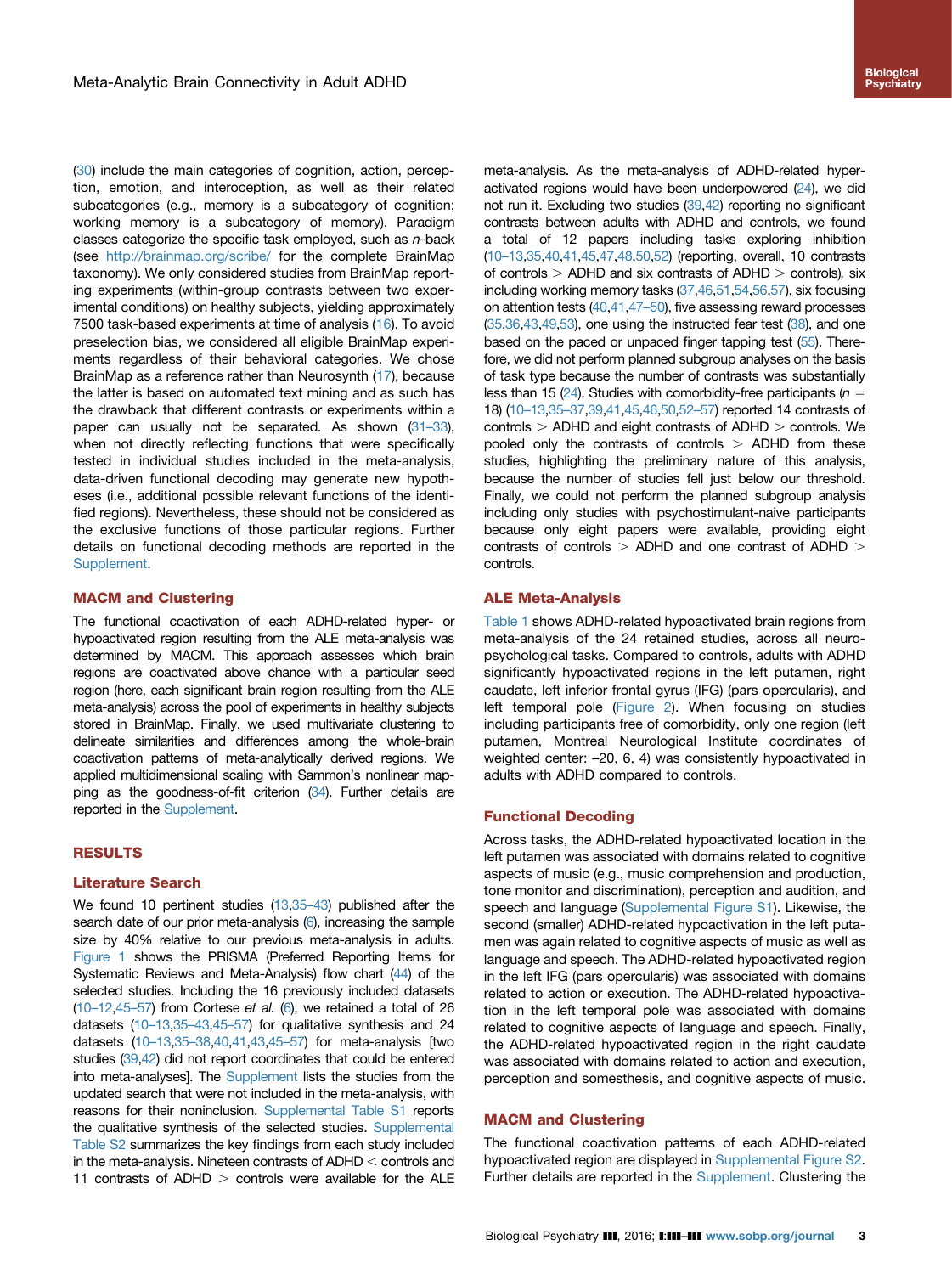<span id="page-3-0"></span>

Figure 1. PRISMA (Preferred Reporting Items for Systematic Reviews and Meta-Analysis) flowchart reporting the search strategy and retrieved studies for the updated search (July 1, 2011, to March 15, 2015) of studies in adults with attention-deficit/hyperactivity disorder (ADHD). <sup>1</sup>Search terms and results for each database are reported in the [Supplement](#page-6-0). <sup>2</sup>Reasons for exclusion are reported in the [Supplement.](#page-6-0) <sup>3</sup>Sixteen studies of adults with ADHD were included in Cortese et al. [\(6](#page-6-0)). <sup>4</sup>Two papers [Morein-Zamir et al. [\(39](#page-7-0)) and Wilbertz et al. [\(42\)](#page-7-0)] did not report any significant difference between adults with ADHD and controls in terms of brain regions activated during the planned task.

ADHD-related hypoactivated regions supports the interpretation of their coactivation patterns. As shown in [Figure 3](#page-4-0), on the basis of their meta-analytical coactivation, three regions (left putamen [medial], left temporal pole, and left putamen) clustered closely, a fourth one was isolated (left IFG, pars

# Table 1. Brain Regions Exhibiting Significantly Greater Activation in Controls Relative to Adults With ADHD in the Meta-Analysis Across All Tasks

| Weighted Center <sup>a</sup><br>Cluster |       |       | Anatomical Label                       |
|-----------------------------------------|-------|-------|----------------------------------------|
| -30                                     | $-12$ | -8    | Left putamen (medial)                  |
| $-50$                                   | 12    | 6     | Left inferior gyrus (pars opercularis) |
| -52                                     | 6     | $-12$ | Left temporal pole                     |
| 20                                      | 16    | 4     | Right caudate                          |
| -20                                     | 6     | 4     | Left putamen                           |
|                                         |       |       |                                        |

<sup>a</sup>Montreal Neurological Institute coordinates.

opercularis), and a fifth one (right caudate) was intermediate between the first three and the fourth.

# **DISCUSSION**

This updated meta-analysis of task-based fMRI studies in adults with ADHD is the first to apply meta-analytic connectivity modeling and functional decoding to characterize ADHDrelated dysfunctional regions, pointing to possible novel functions of dysfunctional brain regions not necessarily tested in individual studies. These methods leverage a large curated cognitive neuroscience database (BrainMap) to support datadriven interpretation of novel results. This is also the largest ALE meta-analysis of task-based fMRI studies in adults with ADHD, including a large number of datasets ( $n = 24$ ) that allow a more precise estimation of the effects than a previous ALE meta-analysis [\(6\)](#page-6-0) of 16 studies. We discuss each ADHD-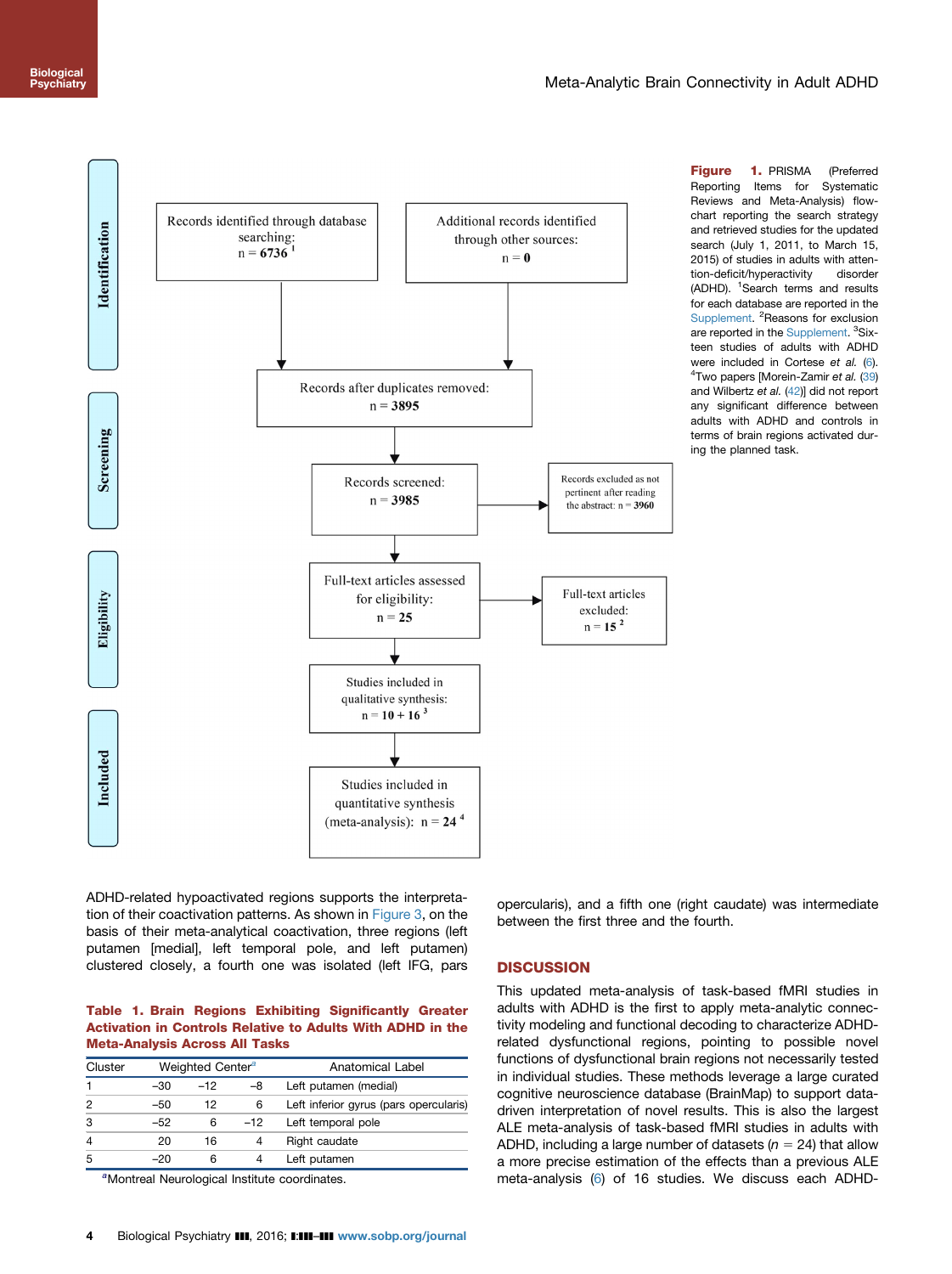<span id="page-4-0"></span>

Figure 2. Brain regions significantly more activated in controls vs. adults with attention-deficit/hyperactivity disorder in the activation likelihood estimation meta-analysis across tasks.

related hypoactivated region first in relation to previous findings in the ADHD neuroimaging literature and then consider its functional decoding suggested by the present work. We then provide an overarching interpretation of our results in light of the clustering on the basis of meta-analytic connectivity modeling.

# Left Putamen

Two ADHD-related hypoactivated regions were located in the left putamen. A previous meta-analysis ([6](#page-6-0)) of 39 task-based fMRI studies in children also revealed two large clusters of ADHD-related hypoactivation in the putamen. The putamen was also detected as hypoactivated in ADHD in the meta-analysis by Hart et al. ([7\)](#page-6-0) when pooling datasets from studies exploring inhibition and attention conducted in children and adults. In contrast, a prior meta-analysis of 16 task-based fMRI studies in adults [\(6](#page-6-0)) across tasks did not detect significant hypoactivation in this structure. Likewise, significant hypoactivation was not detected in the putamen in another (low-powered) meta-analysis of task-based fMRI



Figure 3. Clustering of attention-deficit/hyperactivity disorder-related hypoactivated regions on the basis of meta-analytic connectivity modeling.

studies in adults [\(9](#page-6-0)). We infer that the increased statistical power of the present meta-analysis allowed us to detect, for the first time, the putamen as a hypoactivated region in adults with ADHD, as had been observed in substantially betterpowered studies in children with ADHD [\(6](#page-6-0)). Indeed, the putamen was also implicated in ADHD by a meta-analysis ([58](#page-7-0)) of voxel-based morphometry, which included both pediatric and adult samples. However, the limited number of studies in adults  $(n = 5)$  precluded firm conclusions on structural alterations of the lentiform nucleus in adults with ADHD in that study.

According to the functional decoding based on the activation of the identified regions in more than 7000 fMRI studies in healthy subjects, the regions in the putamen that were hypoactivated in adults with ADHD across studies and tasks in our meta-analysis mapped to tasks mainly related to music comprehension/production and tone monitor/discrimination within the functional domain of cognitive aspects of music. This may seem a surprising result, as alterations in cognitive aspects of music have not been a focus in ADHD research. However, the finding is intriguing and potentially relevant in light of alterations in timing processing that have been proposed as an aspect of the neurocognitive deficits underpinning ADHD, along with other deficits in attention and working memory that are strictly connected to timing functions ([59](#page-7-0)). Indeed, as comprehensively reviewed by Noreika et al. ([60](#page-8-0)), individuals with ADHD have been found to present multiple deficits in timing functions, including motor timing (estimated with tasks of free tapping, sensorimotor synchronization, and rhythm reproduction), perceptual timing (assessed using tasks of duration discrimination, verbal duration estimation, and duration production and reproduction), and temporal foresight. In the BrainMap database, tasks classified in the domain "cognition, music" included, among others, listening to part of a song and then imagining its continuation, discriminating between different music pieces, and performing music. Arguably, all these tasks are strongly related to time and rhythm processing. In fact, the putamen is part of a network, including also the inferior frontal cortex, supplementary motor area, dorsolateral prefrontal cortex, inferior prefrontal cortex, insula, and caudate, that has been meta-analytically identified ([61](#page-8-0)), among others, as involved in perceptual timing, in particular in the range of milliseconds. Although most studies on timing alterations have been conducted in children and adolescents [\(60](#page-8-0)), our findings suggest that timing and rhythm alterations might be an aspect to consider in the pathophysiology of ADHD in adults as well. However, it is important to appreciate that music processing is underpinned by several functions, including sensorimotor processes, auditory skills, motor skills, auditory memory, working memory, and pitch discrimination. Therefore, our findings should not suggest that rhythm and timing alterations are the only explanation for putamen dysfunction in ADHD. As such, assessing specific training of timing processing and, possibly, music therapy as intervention strategies for ADHD seems premature. To date, the evidence for the efficacy and effectiveness of music therapy has been scarcely investigated in ADHD [\(62,63](#page-8-0)). If confirmed by further empirical studies, our results would also lend support to the proposal that entrainment of neural oscillations be considered as a possible intervention target in ADHD, because individuals with ADHD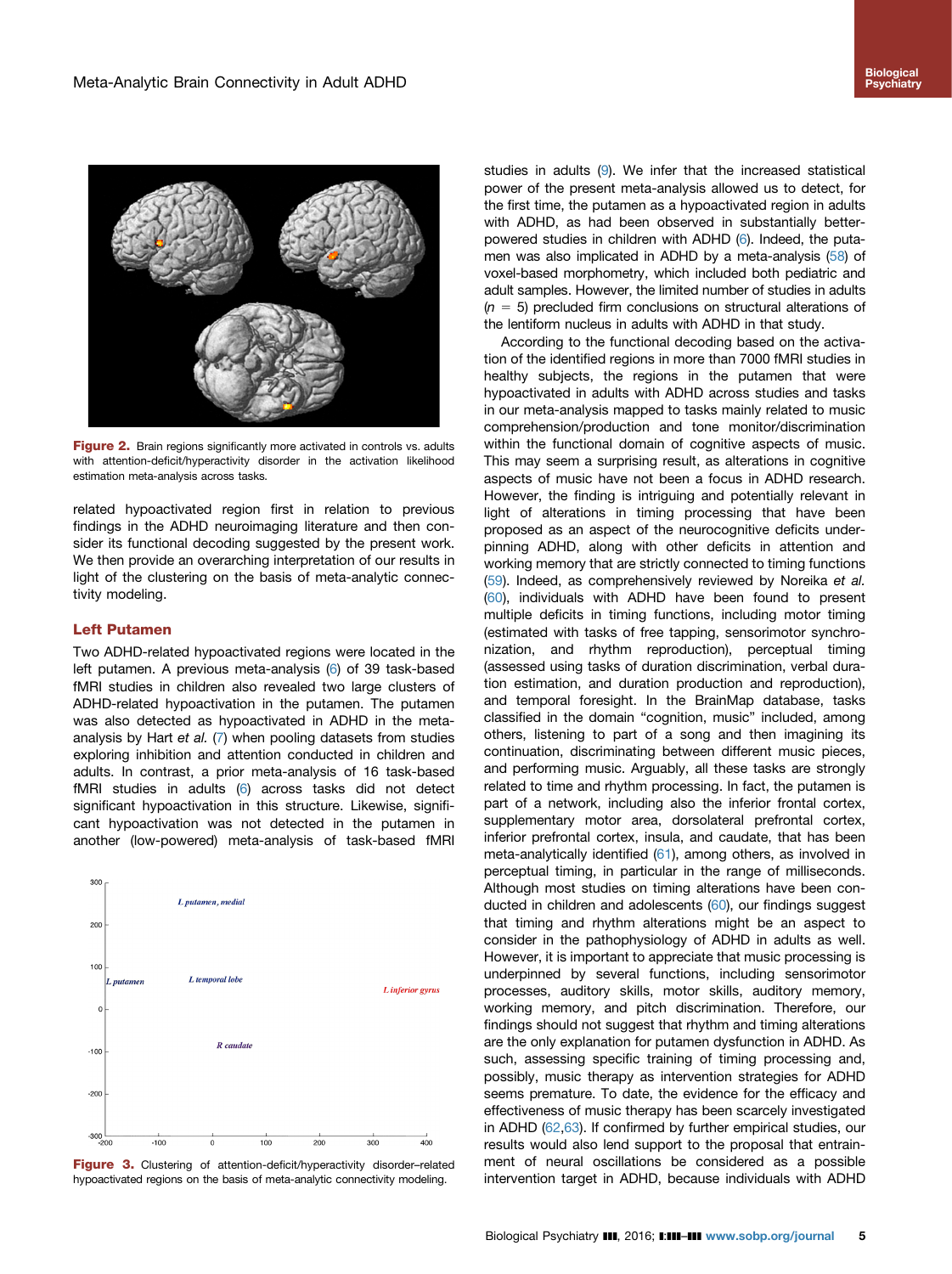have been hypothesized to display deficits in entraining intrinsic oscillations to external rhythms ([64](#page-8-0)).

# Temporal Pole

Another novel finding was ADHD-related hypoactivation of temporal pole, which has not been found in previous metaanalyses of structural or fMRI studies, in adults or children. However, structural alterations in this region have been reported in previous individual studies in children ([65](#page-8-0)), although an interesting question is whether cortical thinning in the temporal pole persists into adult life [\(66\)](#page-8-0) or normalizes with age [\(67\)](#page-8-0). Functional decoding suggested that this specific region may be linked to the domain of cognition, language, and semantics. Indeed, a number of studies found language impairments in children with ADHD, such as deficits in semantic fluency tasks [\(68\)](#page-8-0), weaknesses in recalling words after delays [\(69\)](#page-8-0), and deficits in naming speed associated with effortful semantic processing ([70](#page-8-0)). Importantly, such deficits were present even in children with ADHD without comorbid reading disorders, which are also associated with language impairments [\(71\)](#page-8-0). Semantic deficits have started to be reported in adults with ADHD [\(72\)](#page-8-0), and our findings provide meta-analytic support to the notion that brain areas involved in semantic processes may persist as dysfunctional in adults with ADHD. Our meta-analysis could not establish to which extent such deficits are related to perceptual, cognitive, or specific linguistic subprocesses contributing to semantic deficits. However, previous work supports the notion that temporal pole is involved in retrieval of semantic memory scripts [\(73\)](#page-8-0). We also note that children with ADHD have been posited to have subtle semantic processing deficits that affect the speed with which they can access semantic information in relation to deficits in timing mechanisms ([70](#page-8-0)). Therefore, both alteration in music processing and semantic deficits might stem, albeit not exclusively, from dysfunctions in time processing.

# Caudate Nucleus

The finding of ADHD-related hypoactivation in caudate resonates with previous results from two meta-analyses pooling fMRI studies in children and adults  $(7,9)$  $(7,9)$ . The increased power of our meta-analysis allowed us, for the first time, to confirm this finding when pooling a set of studies conducted exclusively in adults. This suggests that putative developmental effects that are usually evoked to explain differences between findings in children and adults might be better accounted for by limited power in previous meta-analyses. Functional decoding related this specific caudate region mainly to the action and execution domain and to the go/nogo paradigm, in line with inhibitory deficits that have been classically associated with ADHD ([74](#page-8-0)). Caudate was also related to cognitive aspects of music, possibly reflecting another role of this region in a network underpinning timing processing, as shown in a meta-analysis by Wiener et al. ([61](#page-8-0)).

#### Inferior Frontal Gyrus

The fourth ADHD-related hypoactivated location was found in the pars opercularis of IFG. This specific area has not been

previously reported in meta-analyses of functional or structural MRI studies restricted to adults with ADHD, although it was reported in two meta-analyses combining fMRI studies in children and adults ([8](#page-6-0),[9](#page-6-0)). Additionally, individual studies found alterations in pars opercularis of the IFG both structurally [thinner cortex [\(75\)](#page-8-0)] and functionally [reduced activation with low memory load and increased activation with high memory load ([76](#page-8-0))] in children with ADHD. Our results provide novel meta-analytic evidence supporting pars opercularis involvement in the pathophysiology of ADHD in adults. The main functional decoding domains related to the IFG pars opercularis included action and execution, which is consistent with well-known executive dysfunction in ADHD [\(77\)](#page-8-0), as well as emotion and fear. The latter finding is interesting in light of the recent focus on emotional dysregulation in ADHD ([78](#page-8-0)), although this finding should be considered with caution because it may be driven by the presence of comorbid mood disorders in a portion of individuals in the retained studies.

When limited to studies including only comorbidity-free participants, the only area that was consistently hypoactivated in ADHD was the putamen, highlighting the central and specific role of this structure in ADHD. However, this finding should be considered with caution because the number of included contrasts ( $n = 14$ ) is just below the statistically robust range.

As reported previously, we did not run the meta-analysis of ADHD-related hyperactivated regions. The only hyperactivation in adults (angular gyrus; middle occipital gyrus) reported by a previous meta-analysis [\(6\)](#page-6-0) was based on an unpowered meta-analysis (eight contrasts).

#### **Clustering**

Clustering of regions reflected their function detected with functional decoding. Indeed, the two regions in the putamen and temporal pole clustered together, possibly reflecting that their functions revealed by functional decoding (music-related processes and semantic aspect of language, respectively) are linked to both timing and rhythm processing. The left inferior gyrus, linked to inhibitory executive functions, did not cluster with the putamen and temporal pole. Finally, the right caudate, which was linked to both executive and music (timing)-related tasks, was intermediate between the putamen and temporal cluster and left inferior gyrus.

#### Study Limitations

First, as in previous meta-analyses [\(6](#page-6-0)[,22\)](#page-7-0), we pooled studies across paradigms to detect consistent aberrations regardless of task type. Our results may have been influenced by the type of included tasks, as a previous meta-analysis ([8](#page-6-0)) probing timing functions (nine studies, but including only one in adults) found significant ADHD-related hypoactivation in the cerebellum that we did not observe. As we still found only one study on timing in adults in our updated meta-analysis, the lack of cerebellar findings likely reflects the current status of taskbased fMRI studies in adult ADHD. A wider variety of tasks beyond probes of inhibition and attention thus seems required. Second, the value of using the curated BrainMap database is balanced by its necessarily a priori taxonomy, which is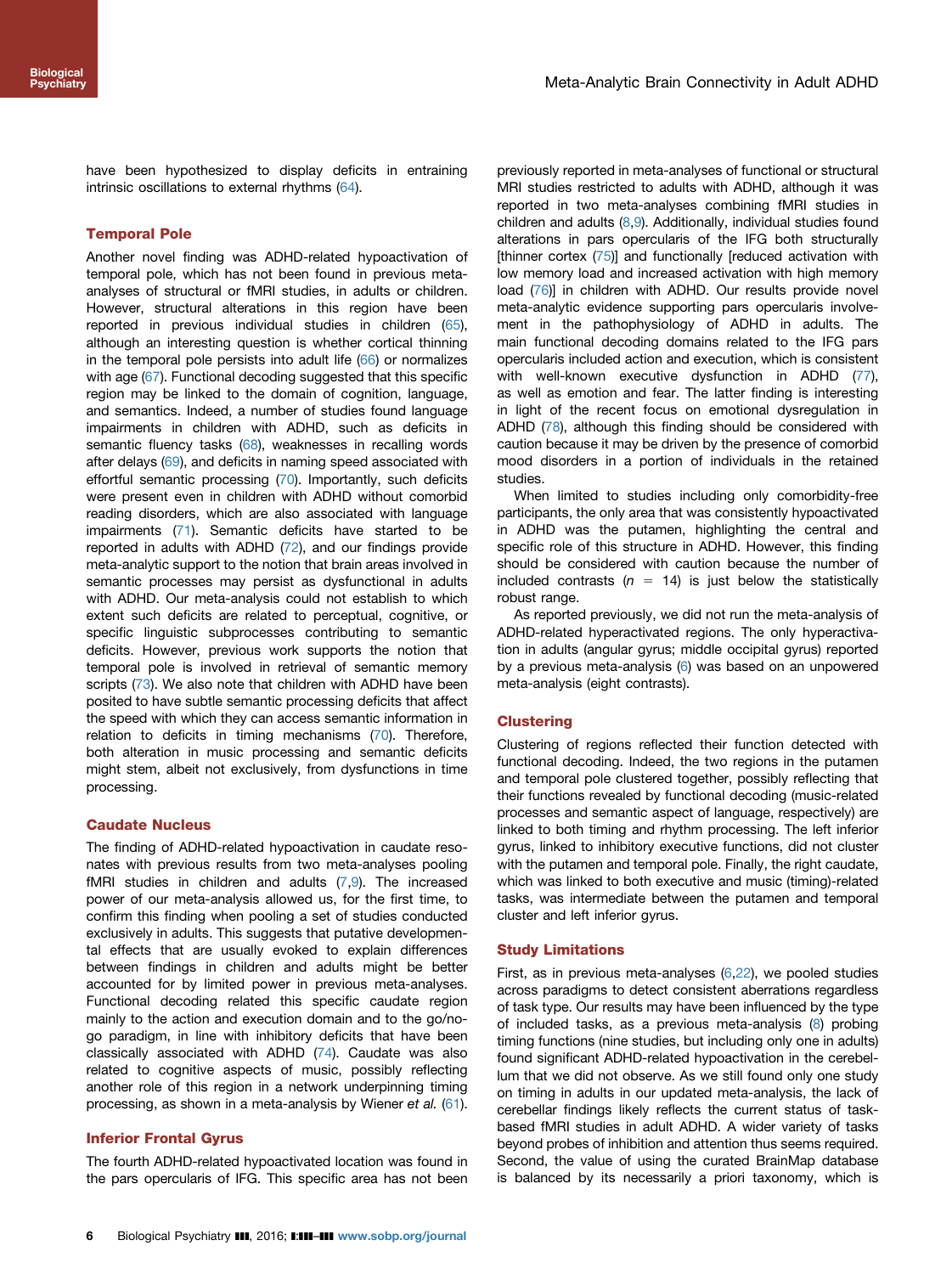<span id="page-6-0"></span>admittedly rudimentary. Third, separate meta-analyses could not be performed by ADHD subtype or sex because separate results for such potentially relevant variables are not typically reported. We note that individual fMRI studies have reported sex differences in patterns of neuronal activity, for example, in tasks of working memory [\(56\)](#page-7-0), as well as differential activation of regions between the combined and predominantly inattentive subtypes (termed presentations in DSM-5), for instance, in go/no-go tasks ([79](#page-8-0)). Fourth, we could not conduct a subgroup meta-analysis including only datasets with psychostimulantnaive participants. Because there is evidence that psychostimulants have long-term effects on brain function (7-9,80-84), it is not possible to establish to which extent our results were driven by medication effects. Finally, it was not possible to conduct jackknife or reliability analyses.

#### **Conclusions**

Besides meta-analytically confirming the role of brain regions involved in executive functions in adults with ADHD, our study adds novel findings to previous smaller meta-analyses of fMRI studies in adults with ADHD, while failing to support previous reports of ADHD-related hyperactivation. In particular, our meta-analysis suggests that dysfunctions in processes underlying music execution and reproduction, as well as semantic processing, might be involved in the pathophysiology of adult ADHD. Because both music execution and reproduction and semantic functions are related to rhythm processing, among other functions, timing deficits deserve further exploration in research on the pathophysiology of adult ADHD.

#### ACKNOWLEDGMENTS AND DISCLOSURES

This work was supported by Grant Nos. R01MH083246 and R01MH074457, the Helmholtz Portfolio Theme "Supercomputing and Modeling for the Human Brain" and the European Union Seventh Framework Programme (FP7/2007-2013) under Grant No. 604102.

SC has received royalties from Argon Healthcare, Italy (2012–2014). GM was on the advisory boards for Eli Lilly, Shire, and Angelini; has received research grants from Eli Lilly and Shire; and has been a speaker for Eli Lilly, Shire, Lundbeck, and Otsuka. All other authors report no biomedical financial interests or potential conflicts of interest.

#### ARTICLE INFORMATION

From the Academic Unit of Psychology (SC), Developmental Brain-Behaviour Laboratory, and Clinical and Experimental Sciences (CNS and Psychiatry) (SC), Faculty of Medicine, University of Southampton, Southampton, United Kingdom; The Child Study Center (SC, FXC), Hassenfeld Children's Hospital of New York, NYU Langone Medical Center, New York; Nathan S. Kline Institute for Psychiatric Research (FXC), Orangeburg, New York; Research Imaging Institute (PTF) and Department of Radiology (PTF), University of Texas Health Science Center; and South Texas Veterans Health Care System (PTF), San Antonio, Texas; Department of Physics (ARL), Florida International University, Miami, Florida; IRCCS Stella Maris (SC, GD, GM), Scientific Institute of Child Neurology and Psychiatry, Calambrone, Italy; Institute of Neuroscience and Medicine (INM-1) (CRE, SBE), Research Center Jülich GmbH, Jülich; Department of Psychiatry (CRE), Psychotherapy and Psychosomatics, RWTH Aachen University, Aachen; and the Institute of Clinical Neuroscience and Medical Psychology (SBE), Heinrich Heine University Duesseldorf, Duesseldorf, Germany.

Address correspondence to Samuele Cortese, M.D., Ph.D., Academic Unit of Psychology, Developmental Brain-Behaviour Laboratory, University of Southampton, Southampton, United Kingdom; E-mail: samuele.cortese @gmail.com.

Received August 31, 2015; revised May 22, 2016, accepted June 14, 2016.

Supplementary material cited in this article is available online at [http://](dx.doi.org/10.1016/j.biopsych.2016.06.014) [dx.doi.org/10.1016/j.biopsych.2016.06.014.](dx.doi.org/10.1016/j.biopsych.2016.06.014)

#### **REFERENCES**

- 1. [Polanczyk G, Rohde LA \(2007\): Epidemiology of attention-de](http://refhub.elsevier.com/S0006-3223(16)32526-4/sbref1)ficit/ [hyperactivity disorder across the lifespan. Curr Opin Psychiatry 20:](http://refhub.elsevier.com/S0006-3223(16)32526-4/sbref1) 386–[392.](http://refhub.elsevier.com/S0006-3223(16)32526-4/sbref1)
- 2. [Polanczyk G, de Lima MS, Horta BL, Biederman J, Rohde LA \(2007\):](http://refhub.elsevier.com/S0006-3223(16)32526-4/sbref2) The [worldwide prevalence of ADHD: A systematic review and](http://refhub.elsevier.com/S0006-3223(16)32526-4/sbref2) [metaregression analysis. Am J Psychiatry 164:942](http://refhub.elsevier.com/S0006-3223(16)32526-4/sbref2)–948.
- [Faraone SV, Biederman J, Mick E \(2006\): The age-dependent decline](http://refhub.elsevier.com/S0006-3223(16)32526-4/sbref3) of attention defi[cit hyperactivity disorder: A meta-analysis of follow-up](http://refhub.elsevier.com/S0006-3223(16)32526-4/sbref3) [studies. Psychol Med 36:159](http://refhub.elsevier.com/S0006-3223(16)32526-4/sbref3)–165.
- 4. [Simon V, Czobor P, Balint S, Meszaros A, Bitter I \(2009\): Prevalence](http://refhub.elsevier.com/S0006-3223(16)32526-4/sbref4) and correlates of adult attention-defi[cit hyperactivity disorder: meta](http://refhub.elsevier.com/S0006-3223(16)32526-4/sbref4)[analysis. Br J Psychiatry 194:204](http://refhub.elsevier.com/S0006-3223(16)32526-4/sbref4)–211.
- 5. [Cortese S, Castellanos FX \(2012\): Neuroimaging of attention-de](http://refhub.elsevier.com/S0006-3223(16)32526-4/sbref5)ficit/ [hyperactivity disorder: Current neuroscience-informed perspectives](http://refhub.elsevier.com/S0006-3223(16)32526-4/sbref5) [for clinicians. Curr Psychiatry Rep 14:568](http://refhub.elsevier.com/S0006-3223(16)32526-4/sbref5)–578.
- 6. [Cortese S, Kelly C, Chabernaud C, Proal E, Di MA, Milham MP,](http://refhub.elsevier.com/S0006-3223(16)32526-4/sbref6) et al. [\(2012\): Toward systems neuroscience of ADHD: A meta-analysis of 55](http://refhub.elsevier.com/S0006-3223(16)32526-4/sbref6) [fMRI studies. Am J Psychiatry 169:1038](http://refhub.elsevier.com/S0006-3223(16)32526-4/sbref6)–1055.
- 7. [Hart H, Radua J, Nakao T, Mataix-Cols D, Rubia K \(2013\): Meta-analysis](http://refhub.elsevier.com/S0006-3223(16)32526-4/sbref7) of [functional magnetic resonance imaging studies of inhibition and](http://refhub.elsevier.com/S0006-3223(16)32526-4/sbref7) attention in attention-defi[cit/hyperactivity disorder: Exploring task-speci](http://refhub.elsevier.com/S0006-3223(16)32526-4/sbref7)fic, [stimulant medication, and age effects. JAMA Psychiatry 70:185](http://refhub.elsevier.com/S0006-3223(16)32526-4/sbref7)–198.
- 8. [Hart H, Radua J, Mataix-Cols D, Rubia K \(2012\): Meta-analysis of fMRI](http://refhub.elsevier.com/S0006-3223(16)32526-4/sbref8) studies of timing in attention-defi[cit hyperactivity disorder \(ADHD\).](http://refhub.elsevier.com/S0006-3223(16)32526-4/sbref8) [Neurosci Biobehav Rev 36:2248](http://refhub.elsevier.com/S0006-3223(16)32526-4/sbref8)–2256.
- 9. [McCarthy H, Skokauskas N, Frodl T \(2014\): Identifying a consistent](http://refhub.elsevier.com/S0006-3223(16)32526-4/sbref9) pattern [of neural function in attention de](http://refhub.elsevier.com/S0006-3223(16)32526-4/sbref9)ficit hyperactivity disorder: A [meta-analysis. Psychol Med 44:869](http://refhub.elsevier.com/S0006-3223(16)32526-4/sbref9)–880.
- 10. [Dibbets P, Evers L, Hurks P, Marchetta N, Jolles J \(2009\): Differences](http://refhub.elsevier.com/S0006-3223(16)32526-4/sbref10) in [feedback- and inhibition-related neural activity in adult ADHD. Brain](http://refhub.elsevier.com/S0006-3223(16)32526-4/sbref10) [Cogn 70:73](http://refhub.elsevier.com/S0006-3223(16)32526-4/sbref10)–83.
- 11. [Dillo W, Goke A, Prox-Vagedes V, Szycik GR, Roy M, Donnerstag F,](http://refhub.elsevier.com/S0006-3223(16)32526-4/sbref11) et al[. \(2010\): Neuronal correlates of ADHD in adults with evidence for](http://refhub.elsevier.com/S0006-3223(16)32526-4/sbref11) compensation strategies–[A functional MRI study with a Go/No-Go](http://refhub.elsevier.com/S0006-3223(16)32526-4/sbref11) [paradigm. Ger Med Sci 8:Doc09.](http://refhub.elsevier.com/S0006-3223(16)32526-4/sbref11)
- 12. [Kooistra L, van der Meere JJ, Edwards JD, Kaplan BJ, Crawford S,](http://refhub.elsevier.com/S0006-3223(16)32526-4/sbref12) Goodyear BG (2010): Preliminary fMRI fi[ndings on the effects of event](http://refhub.elsevier.com/S0006-3223(16)32526-4/sbref12) [rate in adults with ADHD. J Neural Transm 117:655](http://refhub.elsevier.com/S0006-3223(16)32526-4/sbref12)–662.
- 13. [Mulligan RC, Knopik VS, Sweet LH, Fischer M, Seidenberg M, Rao](http://refhub.elsevier.com/S0006-3223(16)32526-4/sbref13) SM [\(2011\): Neural correlates of inhibitory control in adult attention](http://refhub.elsevier.com/S0006-3223(16)32526-4/sbref13) defi[cit/hyperactivity disorder: Evidence from the Milwaukee longitudi](http://refhub.elsevier.com/S0006-3223(16)32526-4/sbref13)[nal sample. Psychiatry Res 194:119](http://refhub.elsevier.com/S0006-3223(16)32526-4/sbref13)–129.
- 14. [Lei D, Du M, Wu M, Chen T, Huang X, Du X,](http://refhub.elsevier.com/S0006-3223(16)32526-4/sbref14) et al. (2015): Functional [MRI reveals different response inhibition between adults and children](http://refhub.elsevier.com/S0006-3223(16)32526-4/sbref14) [with ADHD. Neuropsychology 29:874](http://refhub.elsevier.com/S0006-3223(16)32526-4/sbref14)–881.
- 15. [Poldrack RA \(2011\): Inferring mental states from neuroimaging data:](http://refhub.elsevier.com/S0006-3223(16)32526-4/sbref15) From [reverse inference to large-scale decoding. Neuron 72:692](http://refhub.elsevier.com/S0006-3223(16)32526-4/sbref15)–697.
- 16. Research Imaging Institute. GingerALE version 2.3.6. Available at: [http://www.brainmap.org/ale/.](http://www.brainmap.org/ale/) Accessed March 15, 2016.
- 17. National Institute of Mental Health. Neurosynth. Available at: [http://](http://neurosynth.org/) [neurosynth.org/](http://neurosynth.org/). Accessed March 15, 2016.
- 18. [Reetz K, Dogan I, Rolfs A, Binkofski F, Schulz JB, Laird AR,](http://refhub.elsevier.com/S0006-3223(16)32526-4/sbref16) et al. [\(2012\): Investigating function and connectivity of morphometric](http://refhub.elsevier.com/S0006-3223(16)32526-4/sbref16) findings - Exemplifi[ed on cerebellar atrophy in spinocerebellar ataxia 17](http://refhub.elsevier.com/S0006-3223(16)32526-4/sbref16) [\(SCA17\). Neuroimage 62:1354](http://refhub.elsevier.com/S0006-3223(16)32526-4/sbref16)–1366.
- 19. [Laird AR, Eickhoff SB, Li K, Robin DA, Glahn DC, Fox PT \(2009\):](http://refhub.elsevier.com/S0006-3223(16)32526-4/sbref17) [Investigating the functional heterogeneity of the default mode network](http://refhub.elsevier.com/S0006-3223(16)32526-4/sbref17) [using coordinate-based meta-analytic modeling. J Neurosci 29:](http://refhub.elsevier.com/S0006-3223(16)32526-4/sbref17) 14496–[14505.](http://refhub.elsevier.com/S0006-3223(16)32526-4/sbref17)
- 20. [Amft M, Bzdok D, Laird AR, Fox PT, Schilbach L, Eickhoff SB \(2015\):](http://refhub.elsevier.com/S0006-3223(16)32526-4/sbref18) Definition [and characterization of an extended social-affective default](http://refhub.elsevier.com/S0006-3223(16)32526-4/sbref18) [network. Brain Struct Funct 220:1031](http://refhub.elsevier.com/S0006-3223(16)32526-4/sbref18)–1049.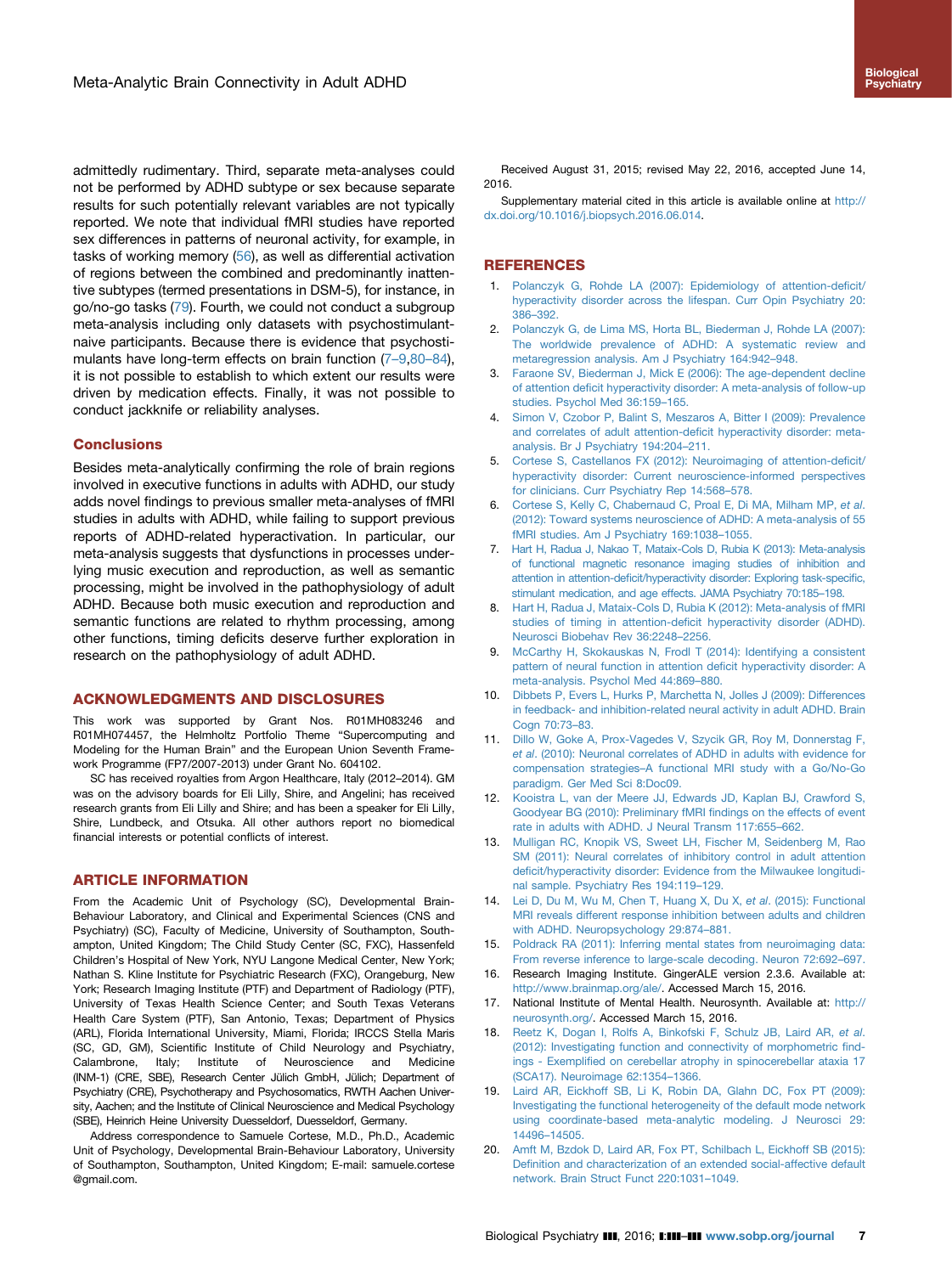- <span id="page-7-0"></span>21. [Cieslik EC, Zilles K, Caspers S, Roski C, Kellermann TS, Jakobs O,](http://refhub.elsevier.com/S0006-3223(16)32526-4/sbref19) et al[. \(2013\): Is there "one" DLPFC in cognitive action control?](http://refhub.elsevier.com/S0006-3223(16)32526-4/sbref19) [Evidence for heterogeneity from co-activation-based parcellation.](http://refhub.elsevier.com/S0006-3223(16)32526-4/sbref19) [Cereb Cortex 23:2677](http://refhub.elsevier.com/S0006-3223(16)32526-4/sbref19)–2689.
- 22. [Dickstein SG, Bannon K, Castellanos FX, Milham MP \(2006\): The](http://refhub.elsevier.com/S0006-3223(16)32526-4/sbref20) neural correlates of attention defi[cit hyperactivity disorder: An ALE](http://refhub.elsevier.com/S0006-3223(16)32526-4/sbref20) [meta-analysis. J Child Psychol Psychiatry 47:1051](http://refhub.elsevier.com/S0006-3223(16)32526-4/sbref20)–1062.
- 23. [Cortese S, Castellanos FX, Eickhoff SB \(2013\): What are neuroimaging](http://refhub.elsevier.com/S0006-3223(16)32526-4/sbref21) [meta-analytic procedures? Epidemiol Psychiatr Sci 22:121](http://refhub.elsevier.com/S0006-3223(16)32526-4/sbref21)–123.
- 24. [Eickhoff S, Nichols T, Laird A, Hoffstaedter F, Amunts K, Fox P,](http://refhub.elsevier.com/S0006-3223(16)32526-4/sbref22) et al. [\(2016\): Behavior, sensitivity, and power of activation likelihood](http://refhub.elsevier.com/S0006-3223(16)32526-4/sbref22) [estimation characterized by massive empirical simulation. Neuro](http://refhub.elsevier.com/S0006-3223(16)32526-4/sbref22)[image 37:70](http://refhub.elsevier.com/S0006-3223(16)32526-4/sbref22)–85.
- 25. [Lancaster JL, Tordesillas-Gutierrez D, Martinez M, Salinas F, Evans A,](http://refhub.elsevier.com/S0006-3223(16)32526-4/sbref23) Zilles K, et al[. \(2007\): Bias between MNI and Talairach coordinates](http://refhub.elsevier.com/S0006-3223(16)32526-4/sbref23) [analyzed using the ICBM-152 brain template. Hum Brain Mapp 28:](http://refhub.elsevier.com/S0006-3223(16)32526-4/sbref23) 1194–[1205.](http://refhub.elsevier.com/S0006-3223(16)32526-4/sbref23)
- 26. [Eickhoff SB, Bzdok D, Laird AR, Kurth F, Fox PT \(2012\): Activation](http://refhub.elsevier.com/S0006-3223(16)32526-4/sbref24) [likelihood estimation meta-analysis revisited. Neuroimage 59:2349](http://refhub.elsevier.com/S0006-3223(16)32526-4/sbref24)–2361.
- 27. [Eickhoff SB, Heim S, Zilles K, Amunts K \(2009\): A systems perspective](http://refhub.elsevier.com/S0006-3223(16)32526-4/sbref25) on [the effective connectivity of overt speech production. Philos Trans](http://refhub.elsevier.com/S0006-3223(16)32526-4/sbref25) [A Math Phys Eng Sci 367:2399](http://refhub.elsevier.com/S0006-3223(16)32526-4/sbref25)–2421.
- 28. [Eickhoff SB, Laird AR, Grefkes C, Wang LE, Zilles K, Fox PT \(2009\):](http://refhub.elsevier.com/S0006-3223(16)32526-4/sbref26) [Coordinate-based activation likelihood estimation meta-analysis of](http://refhub.elsevier.com/S0006-3223(16)32526-4/sbref26) [neuroimaging data: A random-effects approach based on empirical](http://refhub.elsevier.com/S0006-3223(16)32526-4/sbref26) [estimates of spatial uncertainty. Hum Brain Mapp 30:2907](http://refhub.elsevier.com/S0006-3223(16)32526-4/sbref26)–2926.
- 29. [Turkeltaub PE, Eickhoff SB, Laird AR, Fox M, Wiener M, Fox P \(2012\):](http://refhub.elsevier.com/S0006-3223(16)32526-4/sbref27) Minimizing [within-experiment and within-group effects in Activation](http://refhub.elsevier.com/S0006-3223(16)32526-4/sbref27) [Likelihood Estimation meta-analyses. Hum Brain Mapp 33:1](http://refhub.elsevier.com/S0006-3223(16)32526-4/sbref27)–13.
- 30. Laird AR, Eickhoff SB, Kurth F, [Fox PM, Uecker AM, Turner JA,](http://refhub.elsevier.com/S0006-3223(16)32526-4/sbref28) et al. (2009): ALE meta-analysis workfl[ows via the Brainmap database: Prog](http://refhub.elsevier.com/S0006-3223(16)32526-4/sbref28)[ress towards a probabilistic functional brain atlas. Front Neuroinform 3:23.](http://refhub.elsevier.com/S0006-3223(16)32526-4/sbref28)
- 31. [Genon S, Li H, Fan L, Muller VI, Cieslik EC, Hoffstaedter F,](http://refhub.elsevier.com/S0006-3223(16)32526-4/sbref29) et al. [\(2016\): The right dorsal premotor mosaic: Organization, functions, and](http://refhub.elsevier.com/S0006-3223(16)32526-4/sbref29) [connectivity \[published online ahead of print March 10\]. Cereb Cortex.](http://refhub.elsevier.com/S0006-3223(16)32526-4/sbref29)
- 32. [Bzdok D, Heeger A, Langner R, Laird AR, Fox PT, Palomero-Gallagher](http://refhub.elsevier.com/S0006-3223(16)32526-4/sbref30) N, et al[. \(2015\): Subspecialization in the human posterior medial](http://refhub.elsevier.com/S0006-3223(16)32526-4/sbref30) [cortex. Neuroimage 106:55](http://refhub.elsevier.com/S0006-3223(16)32526-4/sbref30)–71.
- 33. [Eickhoff SB, Laird AR, Fox PT, Bzdok D, Hensel L \(2016\): Functional](http://refhub.elsevier.com/S0006-3223(16)32526-4/sbref31) [segregation of the human dorsomedial prefrontal cortex. Cereb](http://refhub.elsevier.com/S0006-3223(16)32526-4/sbref31) [Cortex 26:304](http://refhub.elsevier.com/S0006-3223(16)32526-4/sbref31)–321.
- 34. [Sammon J \(1969\): A non-linear mapping for data structure analysis.](http://refhub.elsevier.com/S0006-3223(16)32526-4/sbref32) IEEE [Trans Comp C 18:401](http://refhub.elsevier.com/S0006-3223(16)32526-4/sbref32)–409.
- 35. [Carmona S, Hoekzema E, Ramos-Quiroga JA, Richarte V, Canals C,](http://refhub.elsevier.com/S0006-3223(16)32526-4/sbref33) Bosch R, et al[. \(2012\): Response inhibition and reward anticipation in](http://refhub.elsevier.com/S0006-3223(16)32526-4/sbref33) [medication-naive adults with attention-de](http://refhub.elsevier.com/S0006-3223(16)32526-4/sbref33)ficit/hyperactivity disorder: A [within-subject case-control neuroimaging study. Hum Brain Mapp 33:](http://refhub.elsevier.com/S0006-3223(16)32526-4/sbref33) 2350–[2361.](http://refhub.elsevier.com/S0006-3223(16)32526-4/sbref33)
- 36. Kappel V, Lorenz RC, Streifling [M, Renneberg B, Lehmkuhl U, Strohle](http://refhub.elsevier.com/S0006-3223(16)32526-4/sbref34) A, et al[. \(2015\): Effect of brain structure and function on reward](http://refhub.elsevier.com/S0006-3223(16)32526-4/sbref34) [anticipation in children and adults with attention de](http://refhub.elsevier.com/S0006-3223(16)32526-4/sbref34)ficit hyperactivity [disorder combined subtype. Soc Cogn Affect Neurosci 10:945](http://refhub.elsevier.com/S0006-3223(16)32526-4/sbref34)–951.
- 37. [Ko CH, Hsieh TJ, Wang PW, Lin WC, Chen CS, Yen JY \(2015\): The](http://refhub.elsevier.com/S0006-3223(16)32526-4/sbref35) altered [brain activation of phonological working memory, dual tasking,](http://refhub.elsevier.com/S0006-3223(16)32526-4/sbref35) [and distraction among participants with adult ADHD and the effect of](http://refhub.elsevier.com/S0006-3223(16)32526-4/sbref35) [the MAOA polymorphism \[published online ahead of print March 16\].](http://refhub.elsevier.com/S0006-3223(16)32526-4/sbref35) [J Atten Disord.](http://refhub.elsevier.com/S0006-3223(16)32526-4/sbref35)
- 38. [Maier SJ, Szalkowski A, Kamphausen S, Feige B, Perlov E, Kalisch R,](http://refhub.elsevier.com/S0006-3223(16)32526-4/sbref36) et al[. \(2014\): Altered cingulate and amygdala response towards threat](http://refhub.elsevier.com/S0006-3223(16)32526-4/sbref36) and safe cues in attention defi[cit hyperactivity disorder. Psychol Med](http://refhub.elsevier.com/S0006-3223(16)32526-4/sbref36) [44:85](http://refhub.elsevier.com/S0006-3223(16)32526-4/sbref36)–98.
- 39. [Morein-Zamir S, Dodds C, van Hartevelt TJ, Schwarzkopf W, Saha](http://refhub.elsevier.com/S0006-3223(16)32526-4/sbref37)kian B, Muller U, et al[. \(2014\): Hypoactivation in right inferior frontal](http://refhub.elsevier.com/S0006-3223(16)32526-4/sbref37) cortex is specifi[cally associated with motor response inhibition in](http://refhub.elsevier.com/S0006-3223(16)32526-4/sbref37) [adult ADHD. Hum Brain Mapp 35:5141](http://refhub.elsevier.com/S0006-3223(16)32526-4/sbref37)–5152.
- 40. [Sebastian A, Gerdes B, Feige B, Kloppel S, Lange T, Philipsen A,](http://refhub.elsevier.com/S0006-3223(16)32526-4/sbref38) et al. [\(2012\): Neural correlates of interference inhibition, action with](http://refhub.elsevier.com/S0006-3223(16)32526-4/sbref38)[holding and action cancelation in adult ADHD. Psychiatry Res 202:](http://refhub.elsevier.com/S0006-3223(16)32526-4/sbref38) 132–[141.](http://refhub.elsevier.com/S0006-3223(16)32526-4/sbref38)
- 41. [Vasic N, Plichta MM, Wolf RC, Fallgatter AJ, Sosic-Vasic Z, Gron G](http://refhub.elsevier.com/S0006-3223(16)32526-4/sbref39) (2014): [Reduced neural error signaling in left inferior prefrontal cortex](http://refhub.elsevier.com/S0006-3223(16)32526-4/sbref39) [in young adults with ADHD. J Atten Disord 18:659](http://refhub.elsevier.com/S0006-3223(16)32526-4/sbref39)–670.
- 42. [Wilbertz G, van Elst LT, Delgado MR, Maier S, Feige B, Philipsen A,](http://refhub.elsevier.com/S0006-3223(16)32526-4/sbref40) et al[. \(2012\): Orbitofrontal reward sensitivity and impulsivity in adult](http://refhub.elsevier.com/S0006-3223(16)32526-4/sbref40) attention defi[cit hyperactivity disorder. Neuroimage 60:353](http://refhub.elsevier.com/S0006-3223(16)32526-4/sbref40)–361.
- 43. [Wilbertz G, Trueg A, Sonuga-Barke EJ, Blechert J, Philipsen A,](http://refhub.elsevier.com/S0006-3223(16)32526-4/sbref41) Tebartz [van EL \(2013\): Neural and psychophysiological markers of](http://refhub.elsevier.com/S0006-3223(16)32526-4/sbref41) delay aversion in attention-defi[cit hyperactivity disorder. J Abnorm](http://refhub.elsevier.com/S0006-3223(16)32526-4/sbref41) [Psychol 122:566](http://refhub.elsevier.com/S0006-3223(16)32526-4/sbref41)–572.
- 44. [Liberati A, Altman DG, Tetzlaff J, Mulrow C, Gotzsche PC, Ioannidis](http://refhub.elsevier.com/S0006-3223(16)32526-4/sbref42) JP, et al[. \(2009\): The PRISMA statement for reporting systematic](http://refhub.elsevier.com/S0006-3223(16)32526-4/sbref42) [reviews and meta-analyses of studies that evaluate healthcare](http://refhub.elsevier.com/S0006-3223(16)32526-4/sbref42) [interventions: Explanation and elaboration. BMJ 339:b2700.](http://refhub.elsevier.com/S0006-3223(16)32526-4/sbref42)
- 45. [Banich MT, Burgess GC, Depue BE, Ruzic L, Bidwell LC, Hitt-](http://refhub.elsevier.com/S0006-3223(16)32526-4/sbref43)Laustsen S, et al[. \(2009\): The neural basis of sustained and transient](http://refhub.elsevier.com/S0006-3223(16)32526-4/sbref43) [attentional control in young adults with ADHD. Neuropsychologia 47:](http://refhub.elsevier.com/S0006-3223(16)32526-4/sbref43) 3095–[3104.](http://refhub.elsevier.com/S0006-3223(16)32526-4/sbref43)
- 46. [Bayerl M, Dielentheis TF, Vucurevic G, Gesierich T, Vogel F, Fehr C,](http://refhub.elsevier.com/S0006-3223(16)32526-4/sbref44) et al[. \(2010\): Disturbed brain activation during a working memory task](http://refhub.elsevier.com/S0006-3223(16)32526-4/sbref44) [in drug-naive adult patients with ADHD. Neuroreport 21:442](http://refhub.elsevier.com/S0006-3223(16)32526-4/sbref44)–446.
- 47. [Cubillo A, Halari R, Ecker C, Giampietro V, Taylor E, Rubia K \(2010\):](http://refhub.elsevier.com/S0006-3223(16)32526-4/sbref45) Reduced [activation and inter-regional functional connectivity of](http://refhub.elsevier.com/S0006-3223(16)32526-4/sbref45) [fronto-striatal networks in adults with childhood Attention-De](http://refhub.elsevier.com/S0006-3223(16)32526-4/sbref45)ficit [Hyperactivity Disorder \(ADHD\) and persisting symptoms during tasks](http://refhub.elsevier.com/S0006-3223(16)32526-4/sbref45) [of motor inhibition and cognitive switching. J Psychiatr Res 44:](http://refhub.elsevier.com/S0006-3223(16)32526-4/sbref45) 629–[639.](http://refhub.elsevier.com/S0006-3223(16)32526-4/sbref45)
- 48. [Cubillo A, Halari R, Giampietro V, Taylor E, Rubia K \(2011\): Fronto](http://refhub.elsevier.com/S0006-3223(16)32526-4/sbref46)striatal [underactivation during interference inhibition and attention](http://refhub.elsevier.com/S0006-3223(16)32526-4/sbref46) [allocation in grown up children with attention de](http://refhub.elsevier.com/S0006-3223(16)32526-4/sbref46)ficit/hyperactivity [disorder and persistent symptoms. Psychiatry Res 193:17](http://refhub.elsevier.com/S0006-3223(16)32526-4/sbref46)–27.
- 49. [Cubillo A, Halari R, Smith A, Taylor E, Rubia K \(2012\): A review of](http://refhub.elsevier.com/S0006-3223(16)32526-4/sbref47) [fronto-striatal and fronto-cortical brain abnormalities in children and](http://refhub.elsevier.com/S0006-3223(16)32526-4/sbref47) adults with Attention Defi[cit Hyperactivity Disorder \(ADHD\) and new](http://refhub.elsevier.com/S0006-3223(16)32526-4/sbref47) [evidence for dysfunction in adults with ADHD during motivation and](http://refhub.elsevier.com/S0006-3223(16)32526-4/sbref47) [attention. Cortex 48:194](http://refhub.elsevier.com/S0006-3223(16)32526-4/sbref47)–215.
- 50. [Dibbets P, Evers EA, Hurks PP, Bakker K, Jolles J \(2010\): Differential](http://refhub.elsevier.com/S0006-3223(16)32526-4/sbref48) brain [activation patterns in adult attention-de](http://refhub.elsevier.com/S0006-3223(16)32526-4/sbref48)ficit hyperactivity disor[der \(ADHD\) associated with task switching. Neuropsychology 24:](http://refhub.elsevier.com/S0006-3223(16)32526-4/sbref48) 413–[423.](http://refhub.elsevier.com/S0006-3223(16)32526-4/sbref48)
- 51. [Hale TS, Bookheimer S, McGough JJ, Phillips JM, McCracken JT](http://refhub.elsevier.com/S0006-3223(16)32526-4/sbref49) (2007): [Atypical brain activation during simple & complex levels of](http://refhub.elsevier.com/S0006-3223(16)32526-4/sbref49) [processing in adult ADHD: An fMRI study. J Atten Disord 11:125](http://refhub.elsevier.com/S0006-3223(16)32526-4/sbref49)–140.
- 52. [Karch S, Thalmeier T, Lutz J, Cerovecki A, Opgen-Rhein M, Hock B,](http://refhub.elsevier.com/S0006-3223(16)32526-4/sbref50) et al[. \(2010\): Neural correlates \(ERP/fMRI\) of voluntary selection in](http://refhub.elsevier.com/S0006-3223(16)32526-4/sbref50) [adult ADHD patients. Eur Arch Psychiatry Clin Neurosci 260:427](http://refhub.elsevier.com/S0006-3223(16)32526-4/sbref50)–440.
- [Strohle A, Stoy M, Wrase J, Schwarzer S, Schlagenhauf F, Huss M,](http://refhub.elsevier.com/S0006-3223(16)32526-4/sbref51) et al[. \(2008\): Reward anticipation and outcomes in adult males with](http://refhub.elsevier.com/S0006-3223(16)32526-4/sbref51) attention-defi[cit/hyperactivity disorder. Neuroimage 39:966](http://refhub.elsevier.com/S0006-3223(16)32526-4/sbref51)–972.
- 54. [Valera EM, Faraone SV, Biederman J, Poldrack RA, Seidman LJ](http://refhub.elsevier.com/S0006-3223(16)32526-4/sbref52) (2005): [Functional neuroanatomy of working memory in adults with](http://refhub.elsevier.com/S0006-3223(16)32526-4/sbref52) attention-defi[cit/hyperactivity disorder. Biol Psychiatry 57:439](http://refhub.elsevier.com/S0006-3223(16)32526-4/sbref52)–447.
- 55. Valera EM, Spencer RM, Zeffiro [TA, Makris N, Spencer TJ, Faraone SV,](http://refhub.elsevier.com/S0006-3223(16)32526-4/sbref53) et al[. \(2010\): Neural substrates of impaired sensorimotor timing in adult](http://refhub.elsevier.com/S0006-3223(16)32526-4/sbref53) attention-defi[cit/hyperactivity disorder. Biol Psychiatry 68:359](http://refhub.elsevier.com/S0006-3223(16)32526-4/sbref53)–367.
- 56. [Valera EM, Brown A, Biederman J, Faraone SV, Makris N, Monuteaux](http://refhub.elsevier.com/S0006-3223(16)32526-4/sbref54) MC, et al[. \(2010\): Sex differences in the functional neuroanatomy of](http://refhub.elsevier.com/S0006-3223(16)32526-4/sbref54) [working memory in adults with ADHD. Am J Psychiatry 167:86](http://refhub.elsevier.com/S0006-3223(16)32526-4/sbref54)–94.
- 57. [Wolf RC, Plichta MM, Sambataro F, Fallgatter AJ, Jacob C, Lesch KP,](http://refhub.elsevier.com/S0006-3223(16)32526-4/sbref55) et al[. \(2009\): Regional brain activation changes and abnormal func](http://refhub.elsevier.com/S0006-3223(16)32526-4/sbref55)[tional connectivity of the ventrolateral prefrontal cortex during working](http://refhub.elsevier.com/S0006-3223(16)32526-4/sbref55) [memory processing in adults with attention-de](http://refhub.elsevier.com/S0006-3223(16)32526-4/sbref55)ficit/hyperactivity dis[order. Hum Brain Mapp 30:2252](http://refhub.elsevier.com/S0006-3223(16)32526-4/sbref55)–2266.
- [Nakao T, Radua J, Rubia K, Mataix-Cols D \(2011\): Gray matter volume](http://refhub.elsevier.com/S0006-3223(16)32526-4/sbref56) [abnormalities in ADHD: voxel-based meta-analysis exploring the](http://refhub.elsevier.com/S0006-3223(16)32526-4/sbref56) [effects of age and stimulant medication. Am J Psychiatry 168:](http://refhub.elsevier.com/S0006-3223(16)32526-4/sbref56) 1154–[1163.](http://refhub.elsevier.com/S0006-3223(16)32526-4/sbref56)
- 59. [Rubia K, Halari R, Christakou A, Taylor E \(2009\): Impulsiveness as a](http://refhub.elsevier.com/S0006-3223(16)32526-4/sbref57) timing [disturbance: neurocognitive abnormalities in attention-de](http://refhub.elsevier.com/S0006-3223(16)32526-4/sbref57)ficit